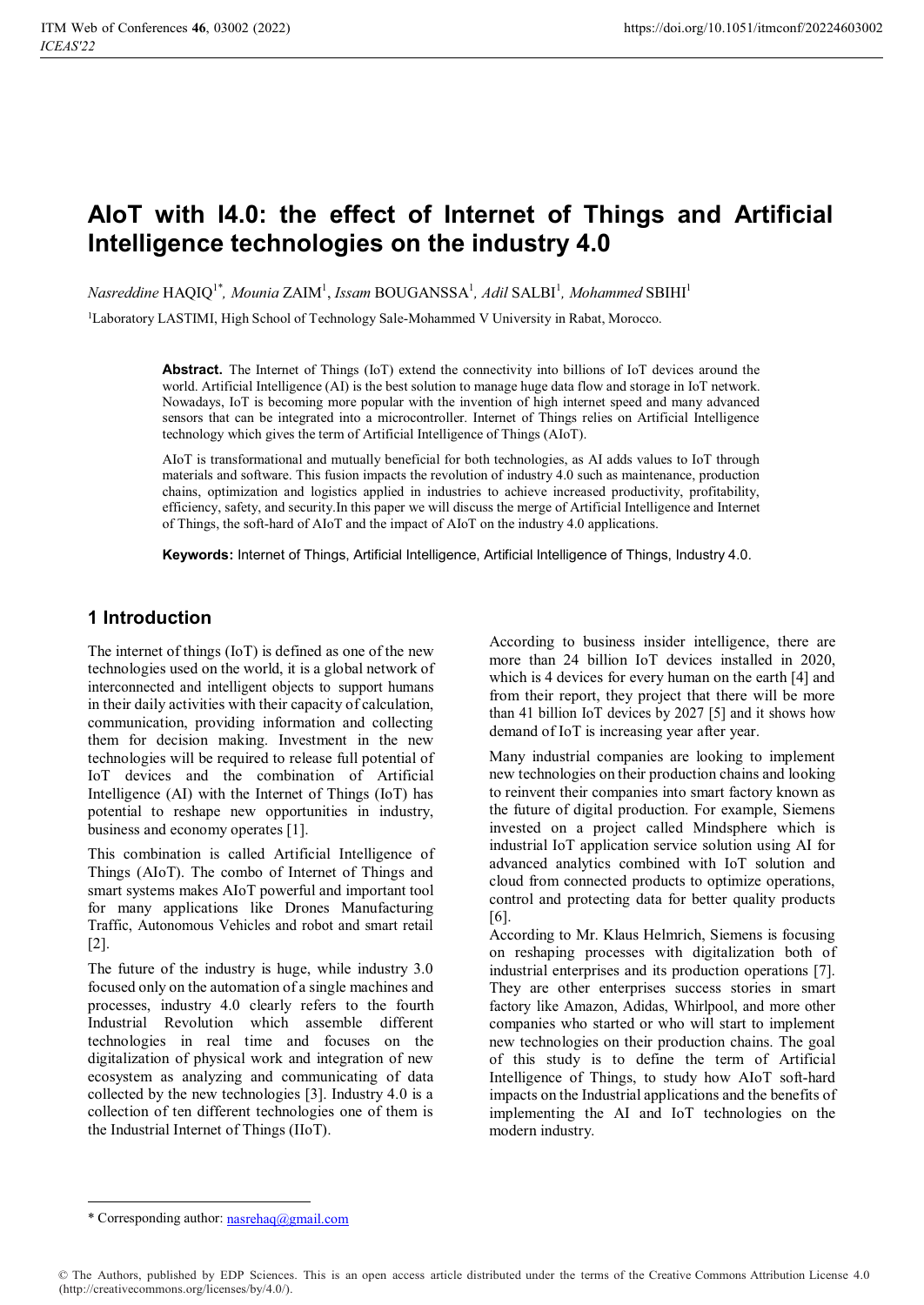# **2 Artificial Intelligence of Things**

The Artificial Intelligence of Things is a merge of Artificial Intelligence (AI) innovations with the Internet of Things (IoT) solutions and communications to realize IoT operations, better human machine communication and improve information analytics [8]. The IoT is based on Three key emerging technologies, Figure 1 shows the technology keys of the Artificial Intelligence of Things:

- - **Artificial Intelligence:** Programmable functions and systems that allow IoT devices to learn and process information like humans.
- - **5G Network:** Fifth mobile generation network with high-speed data and near zero latency.
- $\bullet$  **Big Data:** Huge data from many sources that are connected to internet.



**Fig. 1.** the key emerging technologies of the Artificial Intelligence of Things

Although many applications of Artificial Intelligence of Things (AIoT) focus on implementing the use of computerized models to simulate human thought, AIoT impacts on those segments:

- -**Smart industry:** Industries from manufacturing to mining rely on digital transformation to become more efficient and reduce human error. From real-time data analysis to supply chain sensors, smart devices help avoid costly mistakes in industry. In fact, Gartner also estimates that more than 80% of enterprise IoT projects will incorporate AI by 2022 [9].
- -**Smart City:** Smart technology with sensors, lights and meters that are used to collect data to help improve drive economic growth and quality of life.
- - **Autonomous Cars:** monitor driving conditions relying on video camera and sensors.
- - **Wearables:** continuously monitor and prepare user preferences and habits. This has not only led to applications in the health technology sector, but it also works well for sports and fitness. According to leading technology research firm Gartner, the global wearable device market is expected to generate over \$87 billion in revenue by 2023 [10].

# **3 Material and Methods**

To carry out this study, in this section, we will identify the soft-hard which means the hardwares and softwares that Artificial Intelligence of Things uses for the industry 4.0 applications.

# **3.1 AIoT Hardwares**

With the presence of AIoT in industry 4.0, AI chips are improving rapidly. Embedded hardware AI chips have witnessed rapid development, and multiple options are available to support the development and deployment of AI models. Examples include **NVIDIA's** latest graphics processing units (GPUs), which were introduced in March 2021 and are suitable for AI use cases, such as recommender systems and computer vision systems [14]. The use of AI hardware is to reduce model calculation and pushing forward the capabilities of IoT devices to easily execute AI, Deep Learning, and Machine Learning models [15]. There are also some IoT Devices that are used for AIoT such as Mxchip Devkit of Microsoft Azure that use language C and Raspberry Pi that uses Python as programming language, there is also a method that can make those two devices working together with Azure IoT hub services. Another hardware which is used also for AIoT technologies, it is FPGA an integrated circuit designed to be configured by consumer after being manufactured for using text-based operations to create hardware interactions.

# **3.2 AIoT Softwares**

In the software AIoT part, Artificial Intelligence of Things uses various platforms and technologies that uses AI and IoT:

- - **Machine Learning:** Embedded machine learning on-device transforms AIoT devices into smart, intelligent systems that can process data independently. The technical advances in different fields make it possible to apply AI technology efficiently. Popular examples are on-device ML model versions TensorFlow Lite or Lightweight OpenPose [16].
- - **Deep Learning:** Deep learning is a class of machine learning that trains a system by using many layers of a neural network to extract progressively higher-level features and insights from complex input data. Deep learning works with very large, diverse, and complex input data and enables systems to learn iteratively, improving the outcome with each step [16].
- - **Natural language processing (NLP):** it is a branch of AI that interacts between human and systems.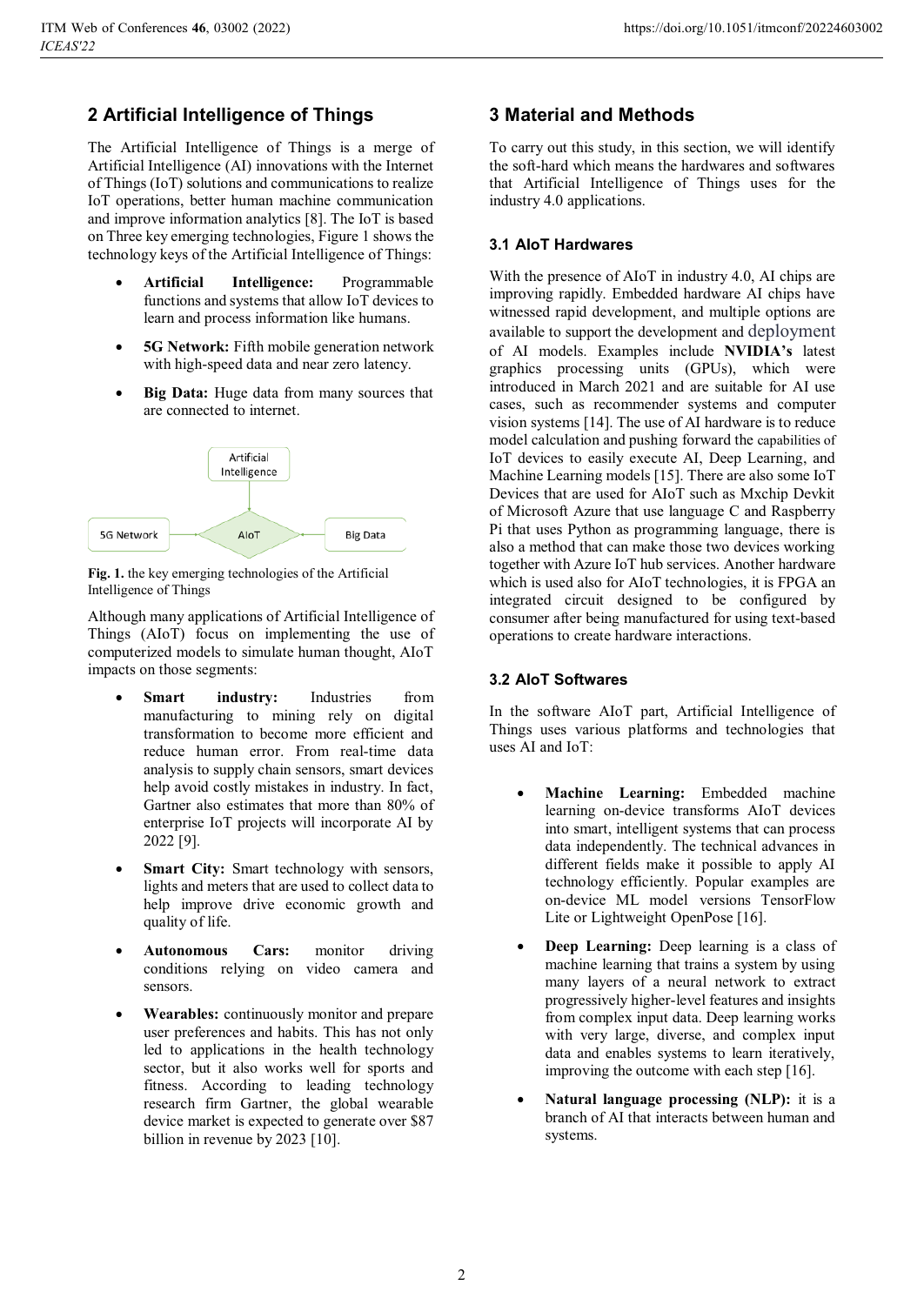

**Fig. 2.** The interrelation of Artificial Intelligence, Machine Learning, Deep Learning and Natural Language Programming

With the Artificial Intelligence of Things, IoT hardware can communicate with AI software. For example, Tensorflow is a tool of artificial intelligence exactly on Deep Learning part that support new programming languages, usually tensorflow is used for graphs with python /C++ and this needs a processor CPU or GPU, and those processors are IoT devices with the use of tensorflow and processors it facilitates the communication between human & machines.

#### **3.3 AIoT Edge Computing**

Edge computing is the merge of Artificial Intelligence and IoT materials, instead of data being transferred on cloud on a server, some algorithms such as AI algorithms to run on edge device or multiple edge devices and this powerful edge devices analyze low amount of data but on various devices at the same time. AIoT edge computing method is characterized by:

- - **Real time operations:** there is transmission of large amount of data that cloud server can't make it in real time due to delay of data transmission since it works with network bandwidth.
- - **Energy consumption:** data centers consume much energy power, and it doesn't meet requirement for optimization of energy consumption in industry.
- $\bullet$  **Data privacy:** using AIoT soft-hard with edge computing improve on securing data instead of uploading or downloading it from a cloud which is shared with centralized environment.

AIoT Edge Computing meet the critical needs of IT industry in application intelligence, real time operations, optimization of energy and data.

# **4 Results and Discussion**

Table 1 shows the impact of Artificial Intelligence of Things on different industries related to industry 4.0 applications in value between 1 to 5.

|  | Table 1. Impact of AIoT on different industries [17] |
|--|------------------------------------------------------|
|--|------------------------------------------------------|

| Industry                  | Average | Value          |
|---------------------------|---------|----------------|
| Smart<br>Manufacturing    | 4.1     | 4.6            |
| Logistics<br>Optimisation | 3.9     | 3.9            |
| Pharma<br>Healthcare      | 4       | $\mathfrak{D}$ |
| IT Industry               | 4.5     | 4.7            |
| Financial services        | 3.7     | 3.9            |

And this due to the demand of IoT devices, with results of demand of IoT devices an estimation of 10 years between 2018 and 2027. The figure 3 shows an estimation of total devices connected using Artificial Intelligence and Internet of Things technologies.



**Fig. 3.** Estimation of IoT devices integrated in Artificial Intelligence of Things technologies. [18]

With Calculation of compound annual growth rate (CAGR)

**CAGR** =  $(41.2/14.5) \land (1/10)$ -1 x 100  $= 11\%$ 

The compound annual growth rate of IoT devices uses on Artificial Intelligence of Things with rate of 11% and this analysis shows two findings:

- Increase number of IoT devices demand in industry 4.0 applications.
- The rate of 11 % encourage the investors and technology companies to invest in the artificial intelligence tools and Internet of Things solutions.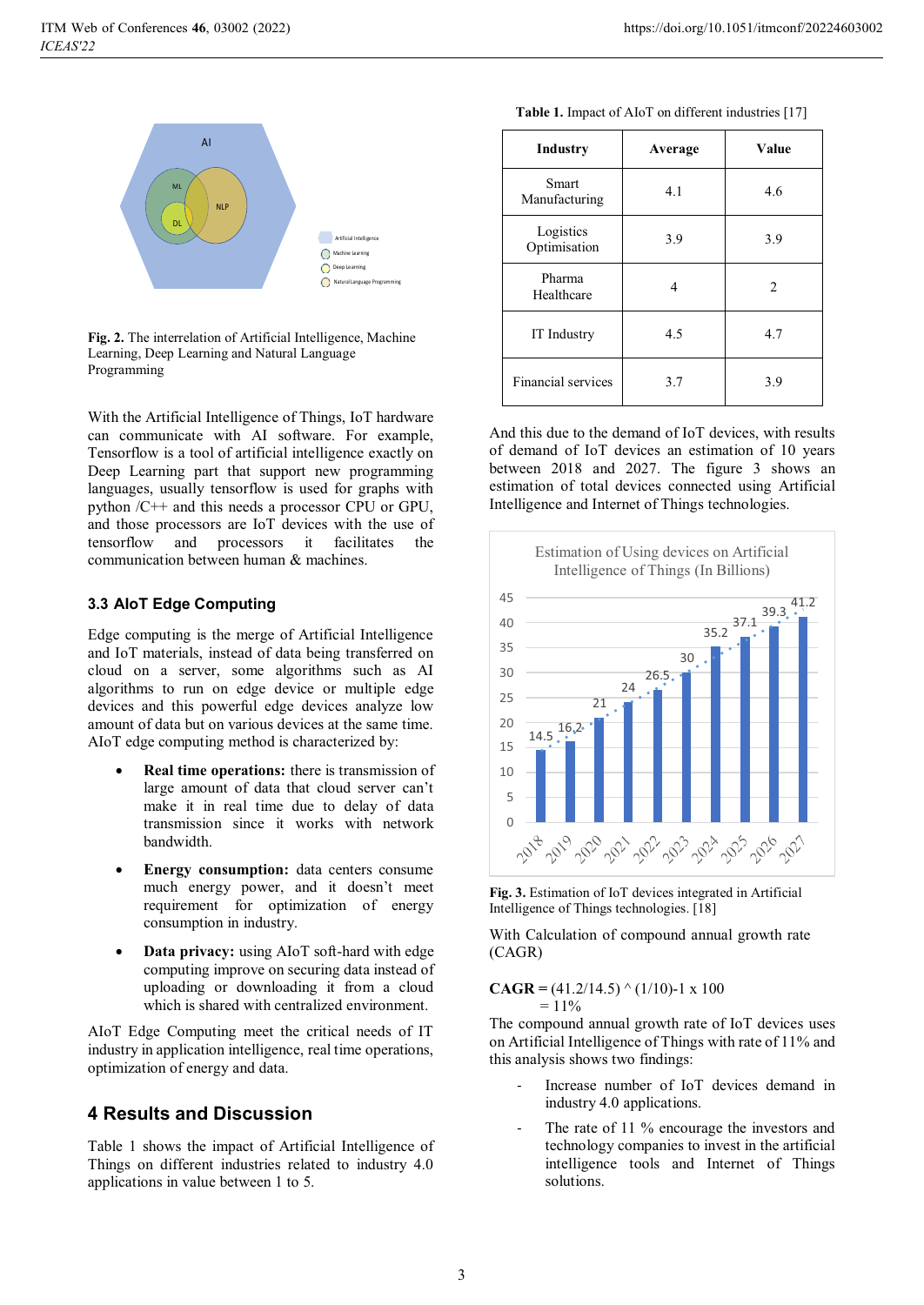#### **4.1 Performance of AIoT in industry Applications**

Machine Learning algorithms such as Conventional Neural Network (CNN) need requirements on memory with fusion of Artificial Intelligence / Machine Learning with IoT systems result on high frame rates. Example, real-time object detection processing like autonomous car and use real-time image [19]. Table 2 shows Frame Rates of different algorithms which is used for object detection systems, accomplished by using Intel Movidius which is AIoT Hardware combined with Raspberry Pi card.

**Table 2.** Results of Frame rates and evaluation of the best algorithm to pair with AIoT Hardware. [20]

| <b>Algorithm model</b> | <b>Flops</b> | FPS rate |
|------------------------|--------------|----------|
| <b>YOLO</b> fast       |              | 17.83    |
| YOLO <sub>v2</sub>     | 62.94        | 40       |
| Retinanet 101-<br>500  |              | 11       |
| YOLO v3-Tiny           | 5.56         | 220      |
| TinyYOLO               | 5.41         | 244      |

- **Flops:** refers to Floating point operations per second it is a measure for computer performance or various cores of processors.
- FPS: refers to Frame Per Second it is a measure that correspond of number of images per second and the measure of frequency is expressed in hertz. The higher frame rates, the smother image shows.

As shown in table 2 they are two categories of algorithm models:

- The ones that don't exceed Frame Per Second (FPS) 40 are the algorithm that is too slow for application that requires real time processing such as you only look once (YOLO) and YOLO fast.
- The  $2<sup>nd</sup>$  category of algorithm is tinyYOLO which are performant to execute applications with real time image processing.

According to the results, integration of the new technologies of Artificial Intelligence and Internet of Things on the industry 4.0 shows benefits such as lowcost energy consumption, autonomous predictive maintenance, controlling data.

Another solution of AIoT with industry 4.0 applications is Nexys 3, a system development of Field-Programmable Gate Array (FPGA). It is a hardware with circuit connected via programmable interconnects

and it uses Xilin spartan 6 FPGA. FPGA can be programmed from memory that contain .bit file with JTAG programming, the .bit file is transferred from PC to FPGA with usb port and reject any .bit file which is not appropriate to the proper FPGA.

The figure 4 shows the circuit of FPGA hardware configuration and the communication between humanmachine.



**Fig. 4.** Circuit of FPGA hardware connected with computer that uses AI technologies. [21]

FPGA industrial solutions enable industrial systems to reduce cost. FPGA solutions provide a fast development path with flexibility to adapt to evolve solutions for intelligent vision and applications for industry 4.0.

# **4.2 Benefits of AIoT impact in industry 4.0**

Artificial Intelligence of Things shows benefits of the effect in industry 4.0

# *4.2.1 Efficiency*

AIoT is the increase of efficiency because the data and the actions are available, with AIoT there is no waiting time for transfer data like in cloud or processing time, and AIoT technologies expect to identify problems.

# *4.2.2 Reduce failure in industry 4.0*

With AIoT technologies, the data is generated and can be analyzed to identify failures, problematics, and parameters to prevent failures. This eliminates the costs and time-consuming.

# *4.2.3 Revenue stream in industry 4.0 with AIoT*

AIoT opens a world of opportunities for businesses to offer new products and services that can boost their revenue and set the stage for new markets.

Many industries have started using AIoT in natural language processing (NLP) to better interact with humans, advanced fleet management systems to monitor the position of vehicles in real-time, drones to get to areas that are hard for humans to reach, and more. [22]

# **5 Conclusion**

The fusion of Artificial Intelligence and Internet of Things offers an enormous potential in different industries, it pushes the limits of data threatment and